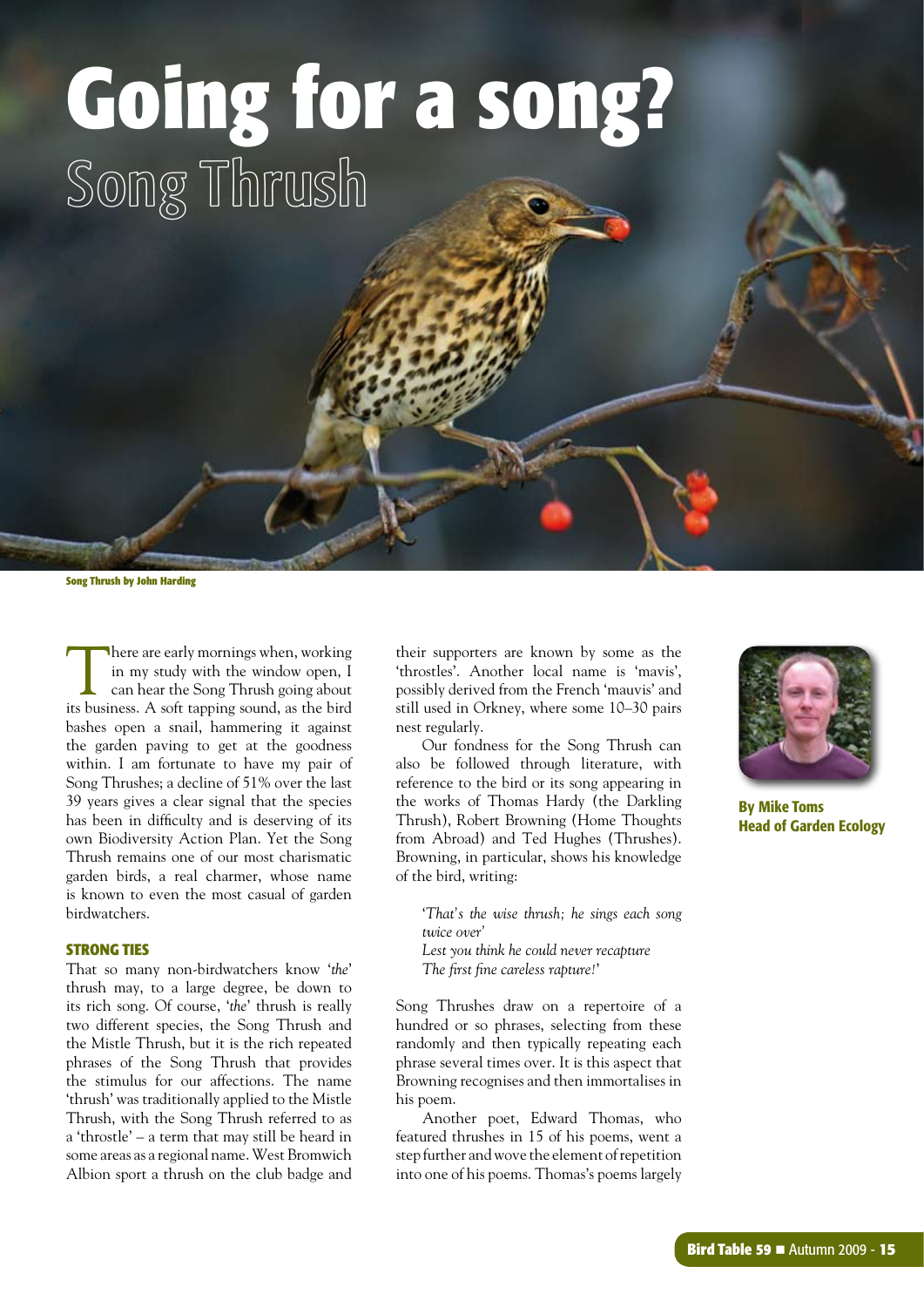#### **DIFFERENT RACES**

The Song Thrush found over much of Britain and Ireland belongs to a distinct race, known as *clarkei*, which differs from the Song Thrushes found across the rest of Europe (known as *philomelos*). A third race, *hebridensis*, is found on the Outer Hebrides and the Isle of Skye. The different races form a cline, with the birds progressively darker and more strongly marked as you move northwest across the range.



**Song Thrush by Steve Round**



*Song Thrush movements through Britain and Ireland are complex (see text).*

**Young Song Thrush by Steve Round**

combined an attentive understanding of nature and the countryside with the realities of the war in which he was caught up. Thomas only really started writing poetry when he enlisted in the army for World War I, writing 142 poems in the two short years before his death at Arras in April 1917.

Our affection for the song of the Song Thrush has also extended to taking it with us when we have colonised new lands. Settlers introduced the bird into Australia (where it failed to flourish) and New Zealand (where it has established widely and well).

#### **ON THE MOVE**

Although most of our breeding Song Thrushes are sedentary in their habits, some of those breeding in the northern parts of Britain or alongside upland areas, move south in the winter. Some of these northerly birds winter in Ireland and some of our birds winter in France, Spain and Portugal. Most. however, are sedentary, though birds may move if forced on by severe winter weather and restricted access to favoured invertebrate foods.

Superimposed on these movements are those of birds from Scandinavia, which pass through on passage in spring and autumn, and from the Low Countries, the latter individuals arriving here to overwinter alongside our resident birds in the south of Britain. This pattern of movements explains the large numbers that may sometimes be seen on the east coast of England during late September or early October, together with the absence of birds from much of inland Scotland during the winter months.

#### **CHANGING FORTUNES**

The Song Thrush seems to have been more abundant than the Blackbird during the first few decades of the Twentieth Century. However, since the 1940s this pattern has

> *This young Song Thrush can be recognised as such by the remains of the gape, visible as a yellow 'lip' at the base of the bill, and the presence of juvenile feathers across its back.*